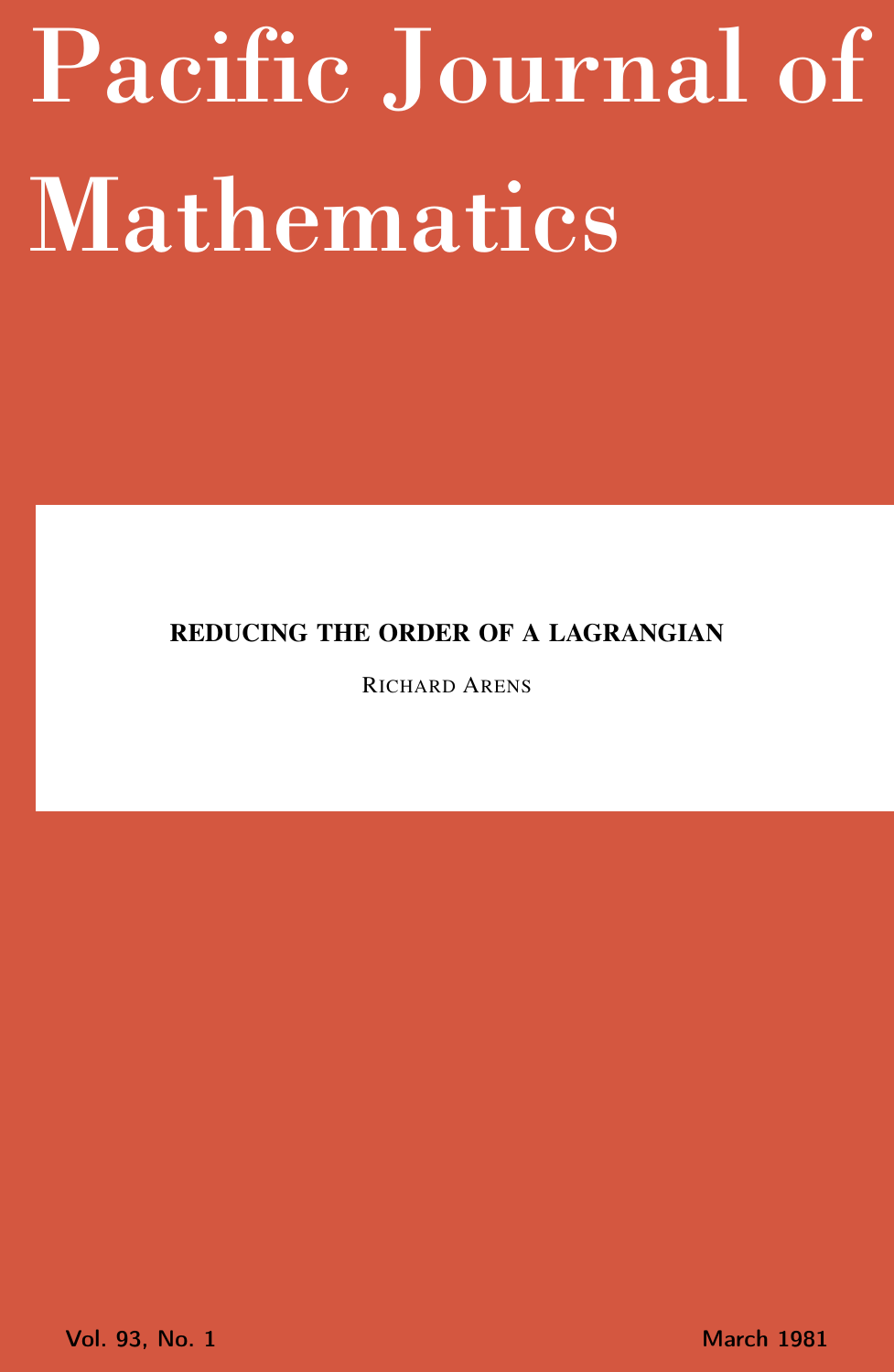### REDUCING THE ORDER OF A LAGRANGIAN

#### **RICHARD ARENS**

Consider a Lagrangian density  $L$  defined on  $R<sup>m</sup>$  for a system with configuration space  $Q$ . Let the order of the highest order derivatives in  $L$  be  $N$ . Then the Euler equations are generally of order  $2N$ . We present ways of replacing L by other Lagrangian densities  $L'$  on  $R<sup>m</sup>$  which are of order 1 and in fact linear in the derivatives. This is done by introducing roughly  $n$  times

$$
{m+N-1\choose N-1}+{m+N\choose N} -2
$$

additional variables, where  $n$  is the dimension of  $Q$ .

One of these  $L'$  (denoted by  $L^{\frown}$ ) is such that its Euler equations have a canonical form reducing to that of Hamilton for  $N = m = 1$ .

2. Notation. A Lagrangian density  $L$  is a function  $F$  of several variables, first the cartesian coordinates

 $t^1$ ,  $\cdots$ ,  $t^m$ 

in  $R^m$ , and then the coordinates

 $x^1$ ,  $\cdots$ ,  $x^n$ 

in some manifold  $Q$ , and also

$$
(2.1) \t\t x_i^2, x_{ij}^2, x_{ijk}^2, \cdots
$$

where roman indices range from 1 to  $m$  and greek indices from 1 to *n*. Here  $i \leq j$ ,  $i \leq j \leq k$ . The greatest number of subscripts on any letter occurring in  $L$  is the *order* of  $L$ .  $L$  is used to define a functional  $\Lambda$  on the class of suitable differentiable maps f from  $\mathbb{R}^m$  to Q. In  $L = F(t, x, \cdots)$  one replaces each  $x^2$  by the component  $f^{\lambda} = x^{\lambda} \circ f$ , and replaces  $x_i^{\lambda}$  by  $\partial f^{\lambda}/\partial t^i$ ,  $x_i^{\lambda}$ , by  $\partial^2 f^{\lambda}/\partial t^i \partial t^j$  ect., and defines  $\Lambda(f)$  by

$$
\int_I L\!\circ\! Df dt^1\cdots dt^m\ .
$$

The notation  $L \circ Df$  is supposed to show that the values of f and its derivatives have been inserted into L.

We are going to meet variables with suffixes of their own, and indeed varying from 1 to  $m$ , so this notation will have to be amend-If  $y_{14}$  is some variable occurring in L, let  $w = y_{14}$ , then one ed.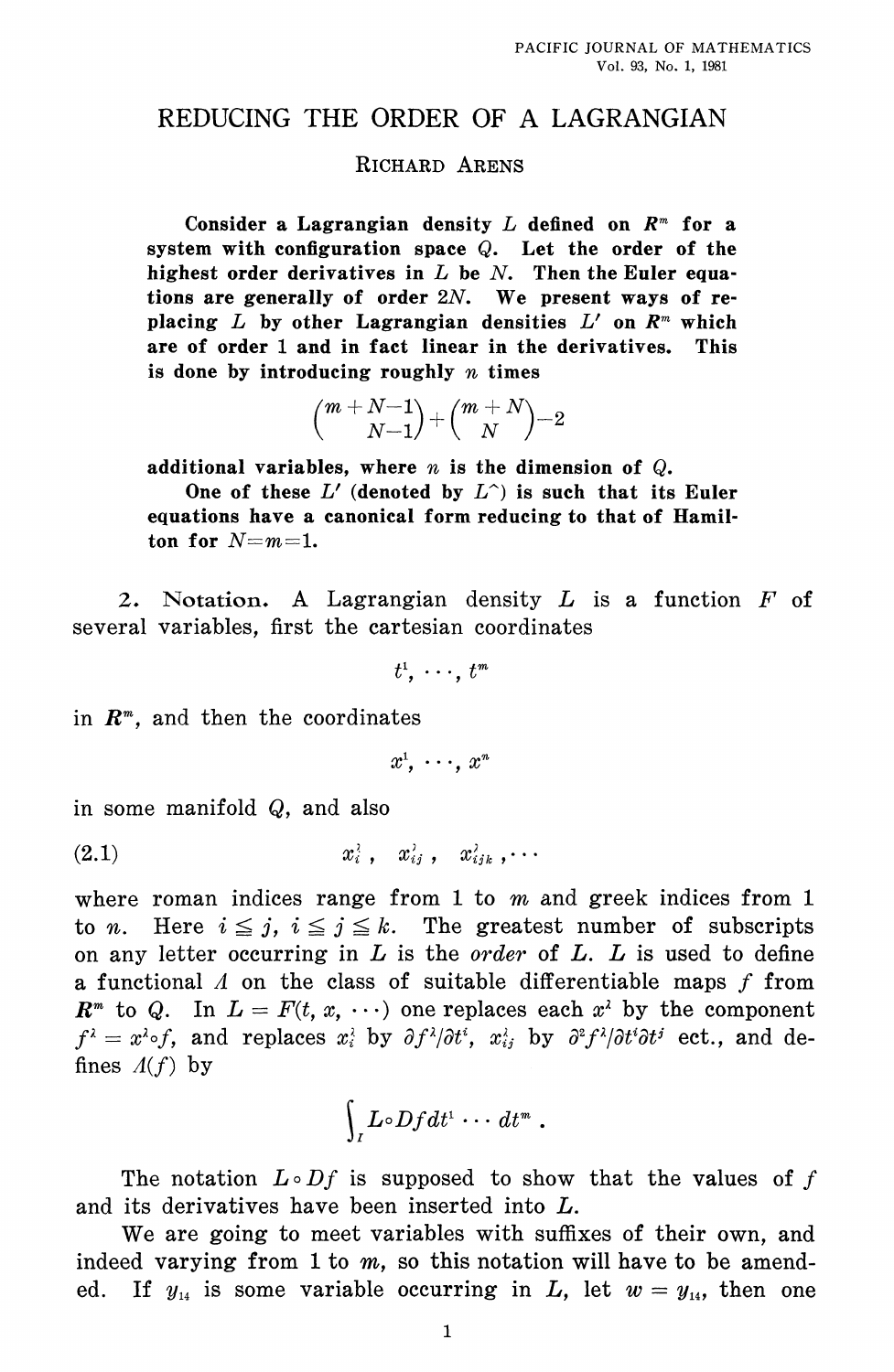might also have  $w_2$ , in the sense of (2.1). It would be confusing to write  $y_{142}$ . We will therefore use parentheses to indicate those variables which are intended to be replaced by derivatives when  $A(f)$ is formed. More precisely, those variables whose description follows  $(2.1)$  will be denoted by

$$
(2.2) \qquad \qquad (x^{\lambda})_i, \quad (x^{\lambda})_{ij}, \quad \cdots.
$$

When  $m = 1$ , then  $(x^{\lambda})$  is the familiar  $\dot{x}^{\lambda}$  ([1, p. 178]) and  $(x^{\lambda})_{11}$ is  $\ddot{x}^{\lambda}$ .

In the sequel, we will abbreviate an expression like

$$
F(t^1, \ldots, t^m, x^1, \ldots, x^n, (x^1)_1, (x^1)_2, \ldots, (x^n)_m, (x^1)_{11}, \ldots)
$$

 $by$ 

(2.3) 
$$
F(t^i, x^{\lambda}, (x^{\lambda})_i, (x^{\lambda})_{ij}, \cdots).
$$

3. Exploding a Lagrangian density. Let  $L = F(t^i, x^i, (x^i)_i,$  $(x^{\lambda})_{ij}, \cdots$  be a Lagrangian density. Then its exploded form is

(3.1) 
$$
L^* = F(t^i, x^{\lambda}, x^{\lambda}_i, x^{\lambda}_i, \cdots) + p^i_i[(x^2)_i - x^{\lambda}_i] + p^{i j}_i[(x^2)_j - x^{\lambda}_i] + \cdots
$$

Here the

$$
(3.2) \t x_i^{\lambda}, \t x_{ij}^{\lambda}, \cdots, p_{\lambda}^{i}, \t p_{\lambda}^{ij}, \t p_{\lambda}^{ijk}, \cdots
$$

are new variables. The multiple indices  $ij$ ,  $ijk$  are subject to the restrictions  $1 \leq i \leq j \leq m$ ,  $1 \leq i \leq j \leq k \leq m$ , etc. We use the summation convention for each pair of (possibly multiple) indices, one high and the other low, summing over all possibilities subject to the restrictions.

Let  $L$  have order  $N$ . Then the expansion in 3.1 is intended to stop after the terms involving  $x_{i_1 i_2 \cdots i_N}^2$  have been written down, but it does not hurt the formalism to go beyond this limit.

The new variables will have to be identified as coordinates in some new manifold  $\mathcal{B}$ . We will take this up later.

It is evident that

#### $(3.3)$ the exploded Lagrangian density is of order 1.

In the next section we prove the following.

There is a  $1:1$  correspondence between the ex-THEOREM 3.4. tremals for  $L$  and those of  $L^*$ .

Here is the correspondence. Let  $f$  be an extremal for  $L$ , that is, a solution of the relevant Euler equations. These are  $(cf. [2, p.$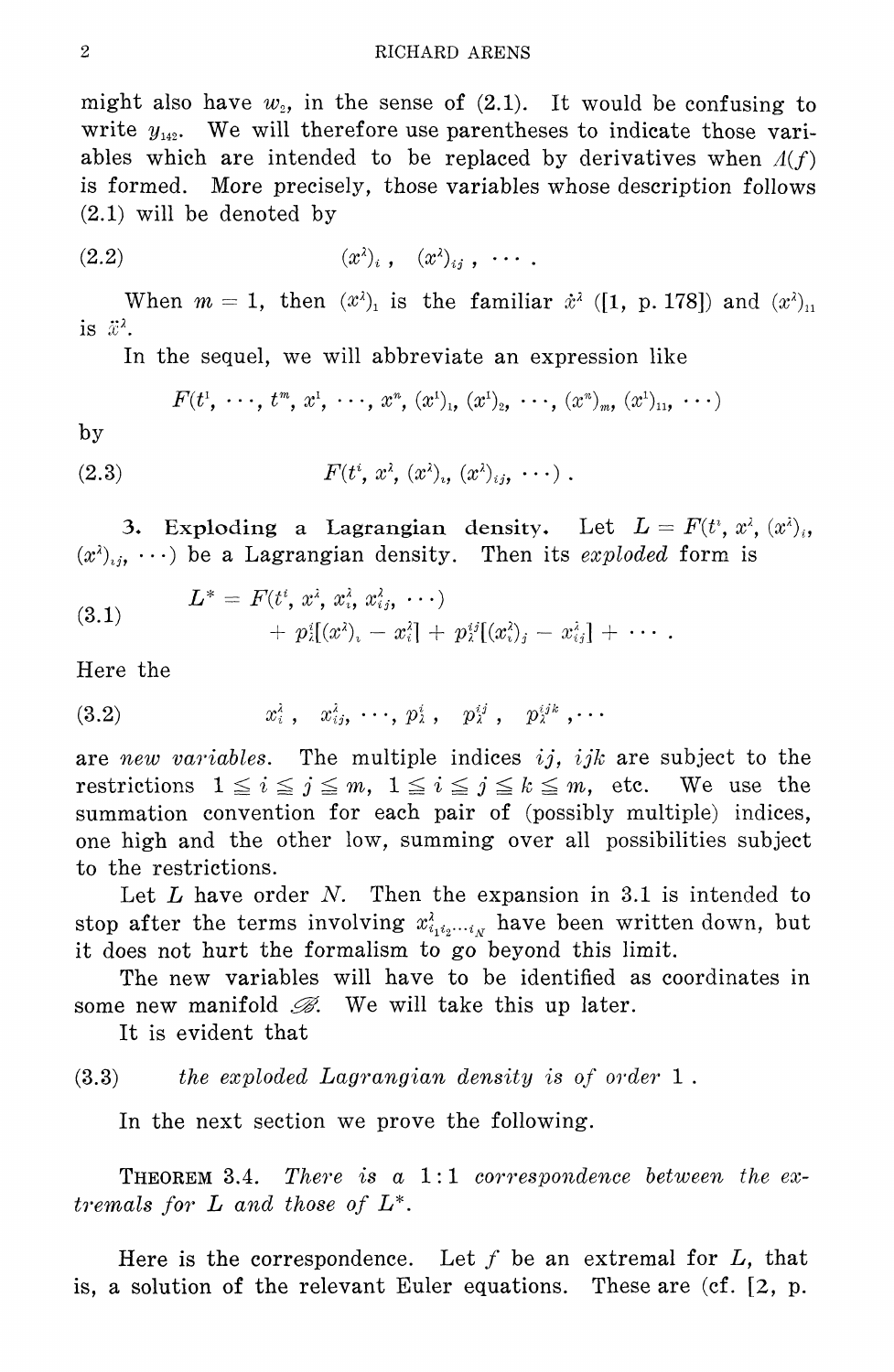568])

$$
(3.5) \qquad \frac{\partial L}{\partial x^{\lambda}} - \frac{\partial}{\partial t^i} \frac{\partial L}{\partial (x^{\lambda})_i} + \frac{\partial^2}{\partial t^i \partial t^j} \frac{\partial L}{\partial (x^{\lambda})_{ij}} + \cdots = 0.
$$

Here  $\lambda = 1, \dots, m$  and we are using the same summation convention as before. Thus  $1 \leq i \leq j \leq m$ , etc.

We now make a new function  $D_{L}f$ , mapping  $\mathbb{R}^{m}$  into  $\mathscr{B}$  (where the  $t^i$ , the  $x^i$  and the (3.2) are coordinates). The image  $D_L f(\tau^1, \dots, \tau^m)$ of  $(\tau^1, \dots, \tau^m) \in \mathbb{R}^m$  under  $D_{L}f$  shall be the point where  $t^i = \tau^i$ ,  $x^{\lambda} = f^{\lambda}(\tau^1, \cdots, \tau^m),$ 

$$
x_i^\lambda = \frac{\partial f^\lambda}{\partial t^i} \; , \quad x_{ij}^\lambda = \frac{\partial^2 f^\lambda}{\partial t^i \partial t^j} \; , \quad \cdots \; ,
$$

all evaluated at  $(\tau^1, \dots, \tau^m)$ . Moreover, at  $D_L f(\tau^1, \dots, \tau^m)$  the p's shall have the values  $p_i^i = \partial L/\partial (x^i)_i$ ,  $p_i^{ij} = \partial L/\partial (x^i)_{ij}$ , ... These latter partial derivatives are evaluated at the  $t^i$ ,  $x^{\lambda}$ ,  $x^{\lambda}$ , etc. just specified.

Now (3.4) asserts that  $D_{L}f$  is an extremal for  $L^*$  and that every extremal for  $L^*$  has this form.

This is more than the following observation:  $D_{L}f$  is an extremal for  $L^*$  if and only if f is an extremal for L. In fact, suppose f is not an extremal for L, then  $D_L f$  is not one for  $L^*$  because

$$
L^* \circ D(D_L f) = L \circ Df ,
$$

due to the  $(x^2)_i - x^2_i$  (etc.) vanishing for  $D_L f$ . Thus if the integral of  $L \circ Df$  can be varied, so can the integral of  $L^* \circ D(D_L f)$ . Conversely, if f is an extremal for  $L$ , then, by looking at the Euler equations for  $L^*$ , given in the next section, one can see that  $D_L f$  is an extremal. (A similar remark holds for  $L^{\frown}$  to be introduced below.)

In the next section we complete the proof of  $(3.4)$  by showing that every extremal for  $L^*$  has the form  $D_L f$ . (It then follows that  $f$  is an extremal for  $L$ , of course.)

4. Proof of (3.4). We will deal with the case where L has order not greater than 2. Thus we have

$$
L^* = F(t^i, x^{\lambda}, x^{\lambda}_i, x^{\lambda}_{ij}) + p^i_{\lambda}[(x^{\lambda})_i - x^{\lambda}_i] \\ + p^{i}_{\lambda}[(x^{\lambda}_i)_j - x^{\lambda}_{ij}] \ .
$$

Since  $L^*$  is always of the first order, we have for each variable  $v$ in  $L^*$ , an Euler equation

$$
(v) \hspace{3.1em} \frac{\partial L^*}{\partial v} - \frac{\partial}{\partial t^i} \frac{\partial L^*}{\partial (v)_i} = 0 \; .
$$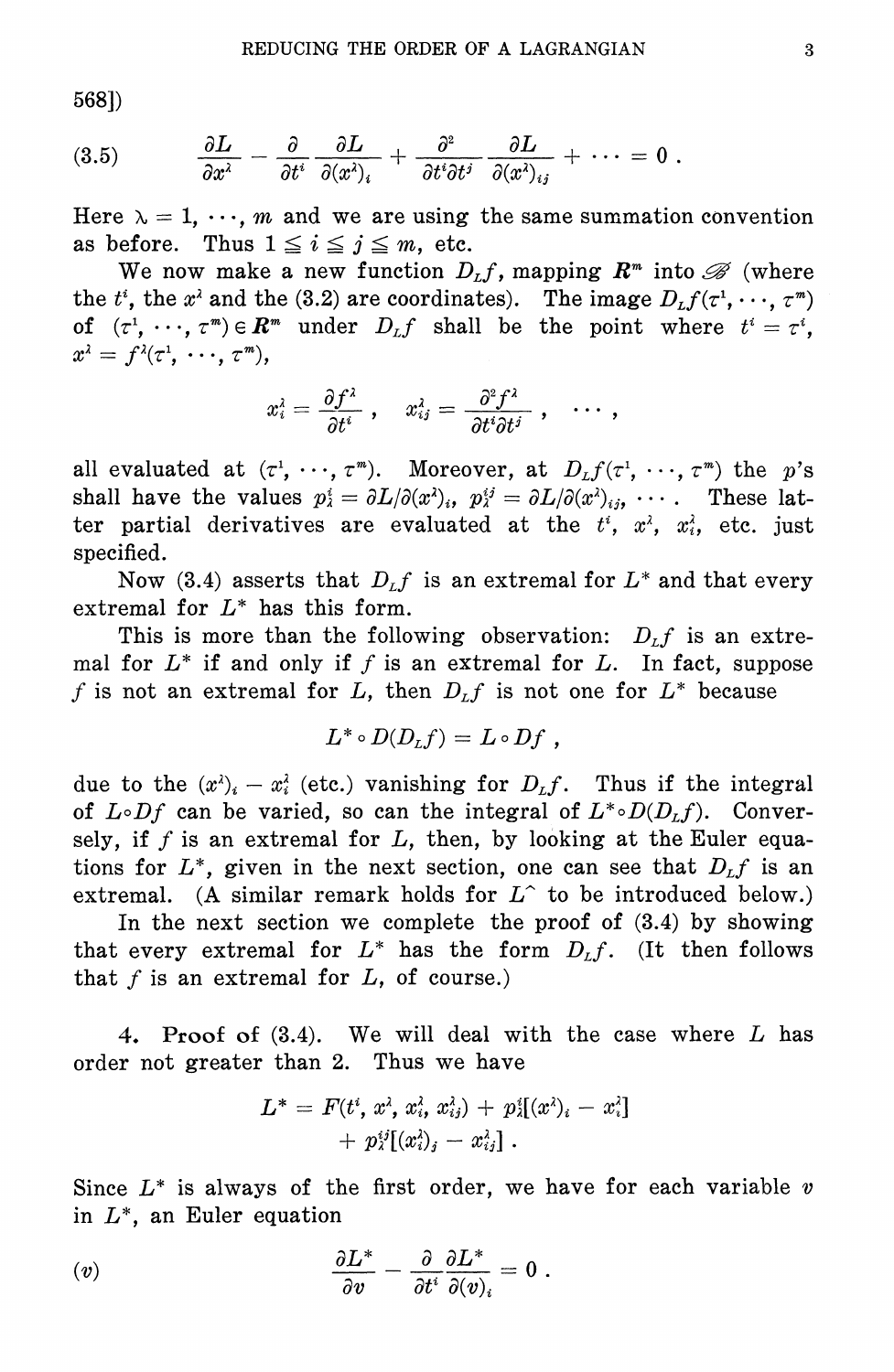Consider the case  $v = p_i^{ij}$ . Because there is no  $(p_i^{ij})_k$ , we get

$$
(p_i^{\iota j})\qquad \qquad (x_i^{\lambda})_j-x_{\iota j}^{\lambda}=0\ .
$$

In the same way

$$
(p_i^i) \qquad \qquad (x^{\lambda})_i - x_i^{\lambda} = 0 \; .
$$

Now consider  $v = x_{ij}^2$ . There is no  $(x_{ij}^2)_k$ , but  $x_{ij}^2$  does occur in the  $F$  (as well as in the added terms). Let us denote the partial derivative by

 $F_{x_{ij}}$ .

(It is the same as first calculating)

 $\frac{\partial L}{\partial (x^{\lambda})_{ij}}$ 

and then peeling the parentheses off.) In any case, we have the Euler equations

$$
(x_{ij}^{\lambda}) \hspace{3.1em} F_{x_{ij}^{\lambda}} + p_{\lambda}^{ij}(-1) = 0 \; ,
$$

$$
(x_i^{\lambda}) \hspace{3.1em} F_{x_i^{\lambda}} - p_{\lambda}^i - \frac{\partial}{\partial t^j} p_{\lambda}^{ij} = 0 \; ,
$$

$$
(x^{\lambda}) \hspace{1cm} F_{x^{\lambda}} - \frac{\partial}{\partial t^{j}} p_{\lambda}^{j} = 0 \hspace{.1cm}, \hspace{.1cm} \lambda = 1, \, 2, \, \cdots, \, n \; .
$$

We leave it to the reader to verify that this last set of n equations, in the presence of the preceeding ones, is the set of Euler equations 3.5 for  $L$ . This completes the proof.

5. Restricting  $L^*$  to submanifolds. In order to achieve the conclusion of  $(3.4)$  it is usually not necessary to use  $L^*$ . The result remains true if  $L^*$  is restricted to the submanifold defined by the Euler equations of *frontier type*, to be defined presently. Let us say a set of indices  $(\lambda; i, \dots, j, k)$  is of *interior* type if  $(x^{\lambda})_{i \dots jk}$  or some  $(x^{\lambda})_{i...i k...m}$  occurs in L. An interior set of indices such as the one just mentioned is of frontier type if no  $(x^{\lambda})_{i...i k...m}$  occurs in L. A variable  $x_{i...k}^i$  or  $p_i^{i...k}$  is of *interior* type or of *frontier* type, according to the type of its indices. The following is relatively obvious.

**THEOREM** 5.1. The extremals for  $L^*$  remain the same if the terms involving the  $p_i^{i \ldots k}$  not of interior type are omitted from (3.1.)

The Euler equations of frontier type are the Euler equations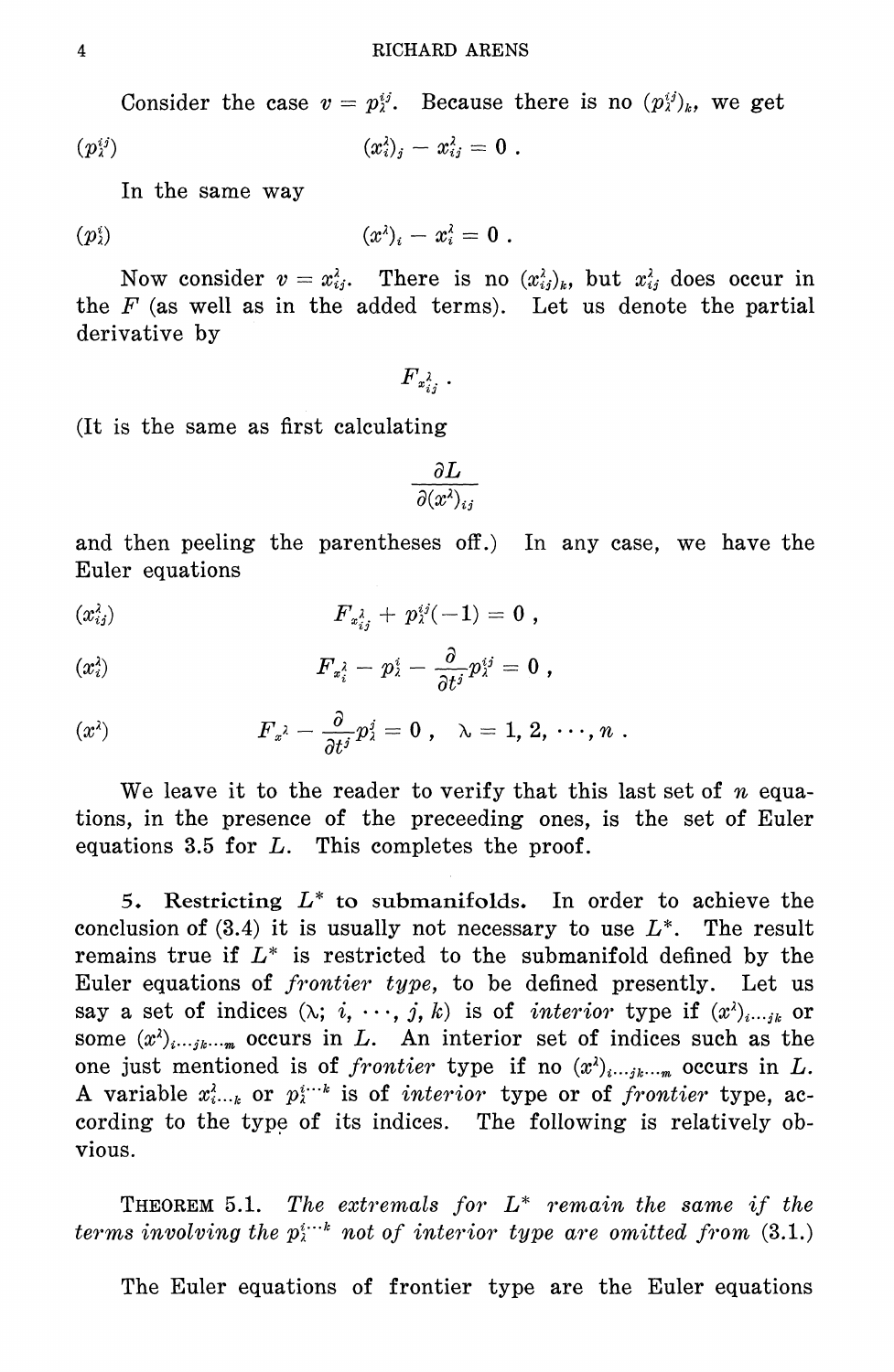for the variables  $x_{i...k}$  of frontier type. Let us denote the restriction of  $L^*$  to this "frontier" submanifold by  $L^*$ .

It is easy to see that  $L^{\hat{ }}$  has an expansion like (3.1) where, however, the terms involving the  $p_i^{i \cdots j_k}$  of frontier type replaced by

$$
F_{x_{i\cdots i k}^{\lambda}}[(x_{i\cdots j)_{k}}^{\lambda}-x_{i\cdots j k}^{\lambda}]\ .
$$

By an extremal for  $\hat{L}$  we mean an f defined on  $\mathbb{R}^m$  with values in this frontier submanifold such that the integral of  $L^{\hat{ }}$  is stationary for variations also constrained to the frontier submanifold.

We shall now consider the Hessian matrix

$$
\Big(\frac{\partial^2 F}{\partial x_{i\cdots k}^2\partial x_{r\cdots t}^\mu}\Big)
$$

formed with all the frontier indices  $(\lambda; i, \dots, k)$ ,  $(\mu; r, \dots, t)$ . Let us call its determinant  $\Lambda$ .

**THEOREM** 5.2. Suppose  $\Delta$  is not 0 along some extremal for  $L^{\sim}$ . Then the functions expressing the  $x^{\lambda}$  in terms of the t's give an extremal for L.

*Proof.* Roughly speaking, most of the Euler equations for  $L^*$ will be given by those for  $L^{\hat{ }}$ .  $L^{\hat{ }}$  does not explicitly deliver these following Euler equations for  $L^*$  (where  $x_i^{\lambda}$  is a frontier variable)

$$
(x_{i\cdots jk}^{\lambda}) \qquad \qquad 0 = F_{x_{i\cdots ik}^{\lambda}} - p_{\lambda}^{i\cdots jk}
$$

and

$$
(p_{\lambda}^{i\cdots jk})\qquad \qquad 0=(x_{i\cdots j})_{k}-x_{i\cdots jk}^{\lambda}.
$$

Now the first of these is provided by our extremal for  $L^{\frown}$  because the extremal lies in the frontier submanifold. We now consider an Euler equation for  $L^{\hat{ }}$ , namely

$$
(x_{r...st}^{\mu}) \qquad 0 = F_{x_r^{\mu}...st} + \sum_{\lambda,i...j_k} F_{x_{i...jk}^{\lambda}x_{r...st}^{\mu}} [(x_{i...j}^{\lambda})_k - x_{i...j_k}^{\lambda}] - F_{x_{r...st}^{\mu}}.
$$

By the non-vanishing of  $\Delta$  we conclude that the  $x_i^{\lambda}$  relations for  $L^*$  hold. Thus we have an extremal for  $L$ .

As already remarked, an extremal for L always gives one for  $L^{\widehat{ }}$ .

In classical dynamics  $(N = m = 1)$  one regularly imposes a condition of non-singularity on the very Hessian which is involved here for  $N = m = 1$  (cf. [8, p. 339]), of course for other reasons. We give an example showing that this condition cannot be dropped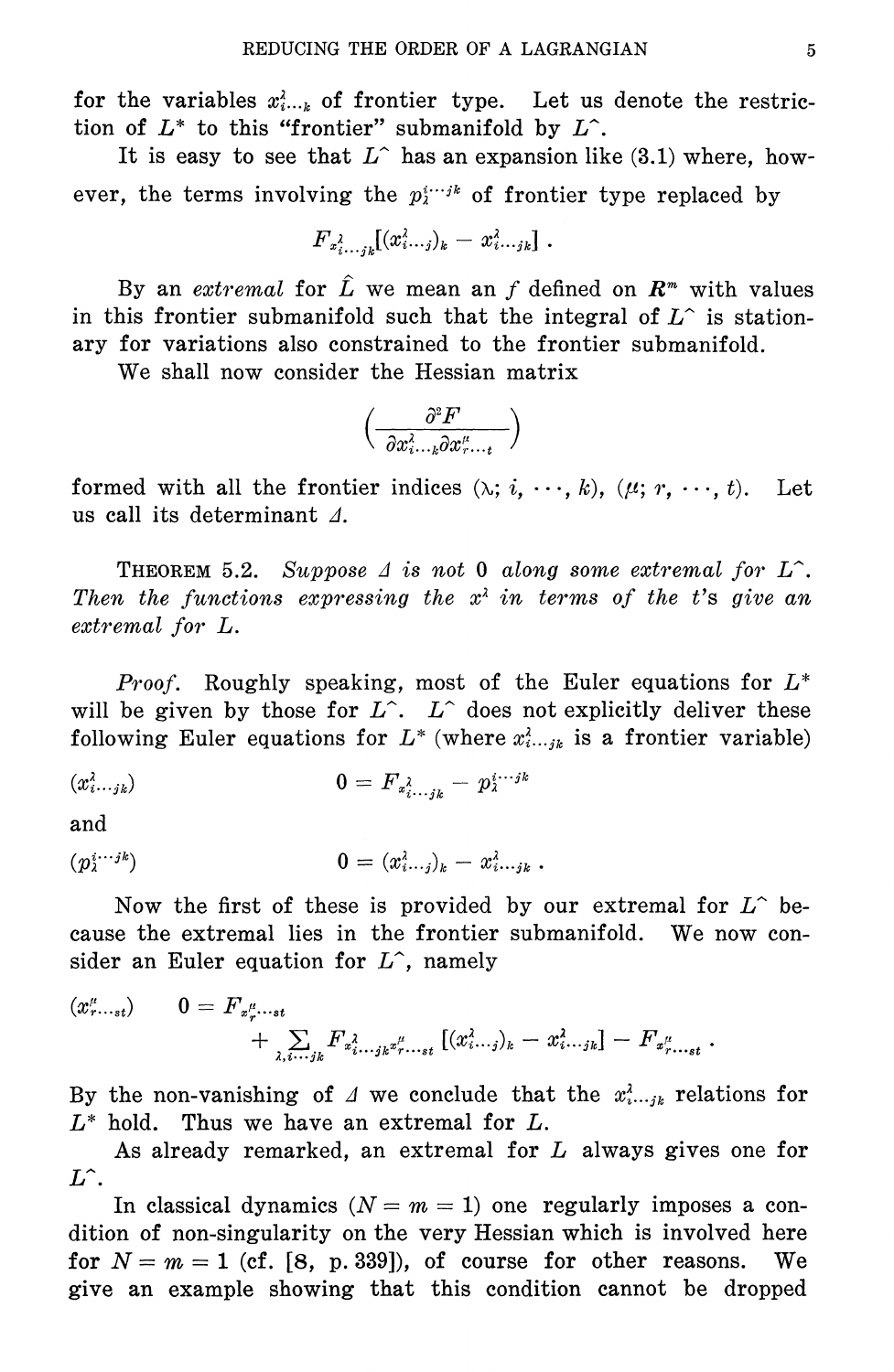from (5.2). Let  $Q = R$  and  $L = x + x(x)^2$ , where we use the classical *i* instead of our present notation  $(x)$ . Then  $L^* = x + x(x_1)^2 + ...$  $p(\dot{x}-x_1), \quad L^{\sim} = x + x(x_1)^2 + 2x x_1(\dot{x}-x_1) = x - x(x_1)^2 + 2x x_1 \dot{x}.$ The Euler equations are

$$
(x) \hspace{1cm} 1-(x_{1})^{2}+2x_{1}\dot{x}=\frac{d}{dt}(2xx_{1})=2\dot{x}x_{1}+2x\dot{x}_{1}\ ,
$$

$$
(x_1) \t -2x x_1 + 2x \dot{x} = 0.
$$

Now  $x = 0$  and  $x_1 = 1$  is evidently an extremal for  $L^{\hat{}}$ , but  $x = 0$  is not an extremal for L, whose Euler equation is

$$
1\,+\,\dot x^{\scriptscriptstyle 2} = \frac{d}{dt}\,2x\dot x\,\,.
$$

On the other hand, there are examples from mathematical physics in which the Hessian is singular. Consider the Lagrangian density  $[7, 111.1]$ .

(5.3) 
$$
L = [(x)_{11} + (x)_{22}]^2 - 2gx
$$

Here  $m = 2$ ,  $n = 1$ ,  $N = 2$ , and g is supposed to depend only on the  $t$ 's. I write down  $L^*$ :

$$
\begin{aligned} L^* &= (x_{\scriptscriptstyle 11} + x_{\scriptscriptstyle 22})^{\scriptscriptstyle 2} - 2gx + p^{\scriptscriptstyle 1}[(x)_{\scriptscriptstyle 1} - x_{\scriptscriptstyle 1}] + p^{\scriptscriptstyle 2}[(x)_{\scriptscriptstyle 2} - x_{\scriptscriptstyle 2}] \\&\hspace{2.17em} + p^{\scriptscriptstyle 11}[(x_{\scriptscriptstyle 1})_{\scriptscriptstyle 1} - x_{\scriptscriptstyle 11}] + p^{\scriptscriptstyle 12}[(x_{\scriptscriptstyle 1})_{\scriptscriptstyle 2} - x_{\scriptscriptstyle 12}] + p^{\scriptscriptstyle 22}[(x_{\scriptscriptstyle 2})_{\scriptscriptstyle 2} - x_{\scriptscriptstyle 22}] \end{aligned}
$$

To define  $L^{\hat{ }}$  we first drop the  $p^{12}$  term and then invoke the relations

$$
\begin{array}{ll} (x_{11}) & \qquad & 2(x_{11} + x_{22}) - p^{11} = 0 \\ (x_{22}) & \qquad & 2(x_{11} + x_{22}) - p^{22} = 0 \; . \end{array}
$$

Since we cannot solve these for  $x_{11}$  and  $x_{22}$  the determinant  $\Delta$ must be 0.

6. The Hamiltonian density.  $L^*$  is the sum two functions: one containing no derivatives, and another which is a homogeneous linear form in derivatives. The same is true for  $L<sup>2</sup>$ , and in fact

$$
L\,\hat{}=-H+\varPsi
$$

where  $\Psi$  is a sum of terms of the form

$$
p_{\lambda}^{i\cdots jk}(x_{i\cdots j})_{k} \ .
$$

Let us say we have the regular case when the Hessian  $\Delta$  (see 5.2) is not 0. Then we can use the Euler equations for the frontier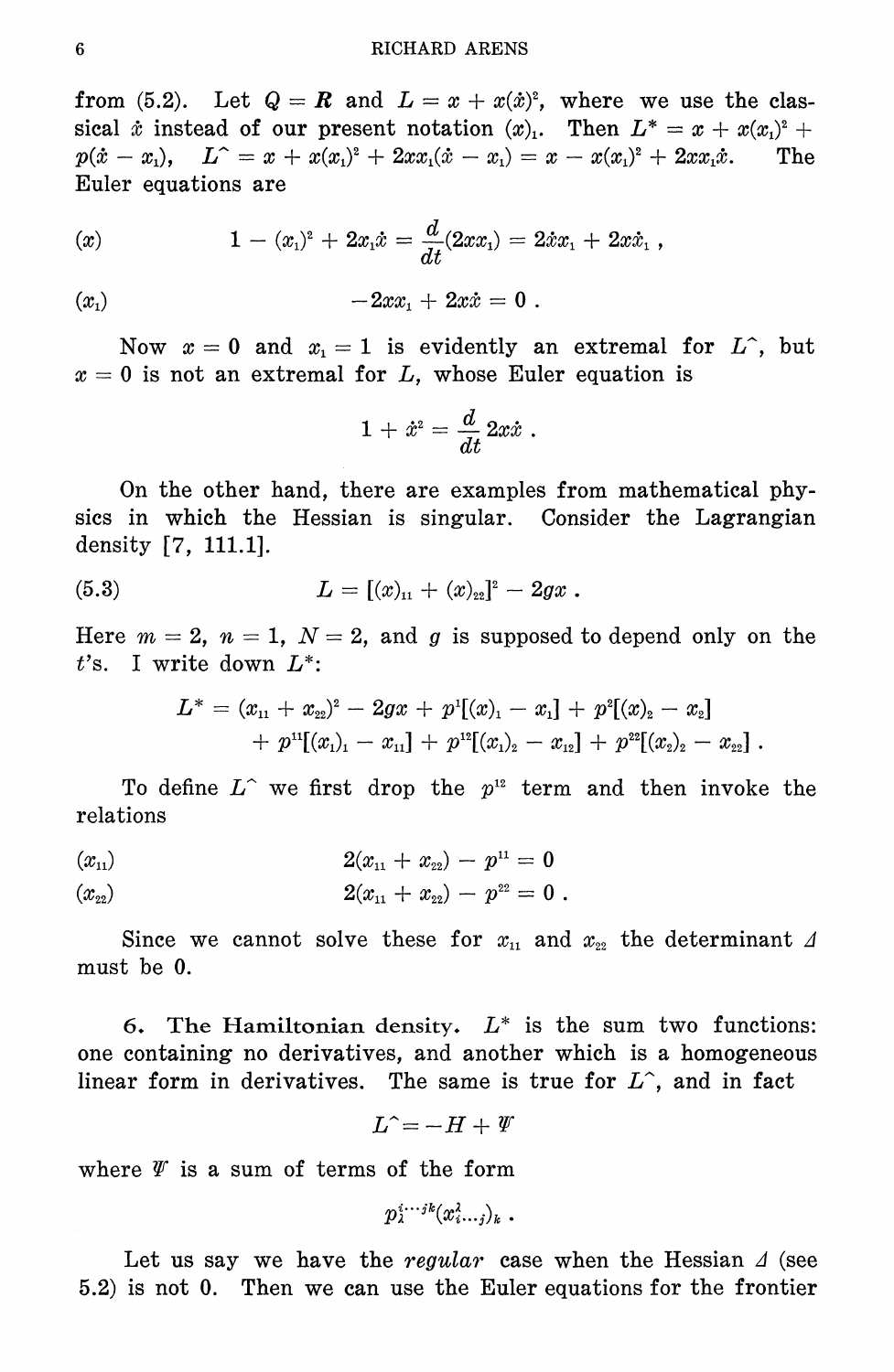variables  $x_{i...k}$  to express (locally, of course) these variables in terms of the frontier  $p_{i}^{i}$ ,  $k$ , and so

we can express H in terms of terms of the interior (including frontier)  $p_i^{i \ldots k}$  and the interior excluding the frontier variables  $x_i^{\lambda}$ ...

Understanding, then, that these are taken as coordinates, we can write the Euler equations for  $L^{\hat{ }}$  in the following canonical way:

$$
(x_{i\cdots j}^{\lambda}) \qquad \qquad -\frac{\partial H}{\partial x_{i\cdots j}^{\lambda}} - \frac{\partial}{\partial t^{k}} p_{\lambda}^{i\cdots jk} = 0 ,
$$

remembering that one must sum on  $k$ ; and

$$
(p_2^{i\cdots jk})\qquad \qquad -\frac{\partial H}{\partial p_2^{i\cdots jk}}+(x_{i\cdots j}^{\lambda})_k=0\;.
$$

These latter equations (for example  $p_i^i$ ) means

$$
\frac{\partial x^{\lambda}}{\partial t^i}=H_{p^i_{\lambda}}\ .
$$

These equations obviously deserve to be called the *canonical* equations.<sup>1</sup>

In the classical case  $N = m = 1$  these are Hamilton's canonical equations, of course. For  $m = 1$  but  $N > 1$ , the possibility of writing a variational problem in this way was already shown by Whittaker [8, Sec. 110]. The subject was treated in a coordinate free way by Rodrigues  $[6]$ .

In the *non-regular* case, this system of canonical equations, i.e., the Euler equations for  $L^{\hat{ }}$ , must necessarily contain some strangelooking equations such as the the  $p$ ) equation below. After all, in classical mechanics, the Hessian  $\Delta$  is required to be nonzero.

We wrote them here under the assumption of the regular case. Problems of mathematical physics may not be regular, for example the one presented in the last section. This does not necessarily exclude a Hamiltonian form. Using the equations  $(x_{11}, x_{22})$  we obtain

$$
L^{\widehat{}}=-H+\text{ }p^{\scriptscriptstyle{1}}(x)_{\scriptscriptstyle{1}}+\text{ }p^{\scriptscriptstyle{2}}(x)_{\scriptscriptstyle{2}}+\text{ }p[(x_{\scriptscriptstyle{1}})_{\scriptscriptstyle{1}}+(x_{\scriptscriptstyle{2}})_{\scriptscriptstyle{2}}]
$$

where  $p = p^{11}(-p^{22})$  and

$$
H = (p)^2/4 \, + \, 2gx \, + \, p^1x_1 \, + \, p^2x_2 \; .
$$

Euler's equations for  $L^{\frown}$  are

$$
(x) \t -2g = \frac{\partial p^1}{\partial t^1} + \frac{\partial p^2}{\partial t^2}
$$

<sup>&</sup>lt;sup>1</sup> There are  $n[(m+N-1/N-1)]$  of the (x) equations and  $n[(m+N/N-1)]$  of the (p) equations.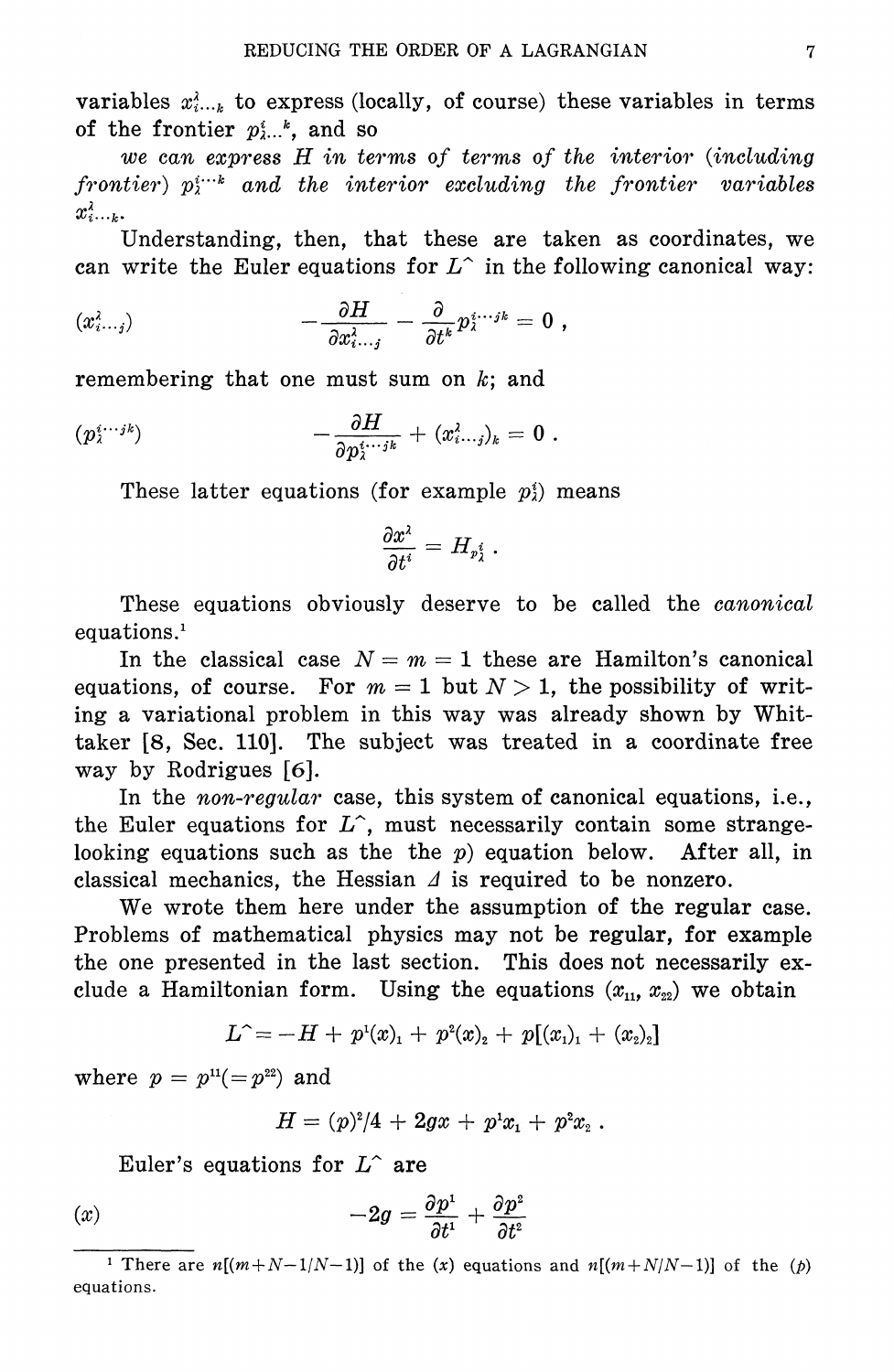$$
(x_1) \t\t -p^1=\frac{\partial p}{\partial t^1}
$$

$$
(x_2) \hspace{3.1em} -p^2 = \frac{\partial p}{\partial t^2}
$$

$$
(p1) \t -x1 + (x)1 = 0
$$

$$
(p^2) \t -x_2 + (x)_2 = 0
$$

$$
(p) \t\t -p/2+(x1)1+(x2)2=0.
$$

Now, what has this canonical system to do with (5.3)? We know that an extremal for  $(5.3)$  gives a solution to the canonical system. since it is based on  $L^{\hat{ }}$ . Elimination of the *v*'s, however, shows that our system implies

(6.1) 
$$
g = \left[ \left( \frac{\partial}{\partial t^1} \right)^2 + \left( \frac{\partial}{\partial t^2} \right)^2 \right]^2 x.
$$

This is the Euler equation for  $(5.3)$ . Thus the canonical system does reduce  $(6.1)$  to a system of six first order equations.

7. Setting up a Cauchy problem. We show that having a system of partial differential equation in canonical form often leads to a Cauchy problem. We take only the case  $N = 1$ , so that the original Euler equations form a system of  $n$  second order equations.

THEOREM 7.1. Suppose that the Hessian

$$
\Big(\frac{\partial^2 H}{\partial p^i_{i}\partial p^j_{\mu}}\Big) i, \, j=1,\,2,\, \cdots m-1; \, \textcolor{black}{\lambda},\, \mu=1,\, \cdots,\, n
$$

is not 0 at some point in  $t^i$ ,  $p^i$ ,  $x^i$  space. Then there is a system of differential equations

(7.2) 
$$
\begin{cases} \frac{\partial}{\partial t^m} p_{\lambda}^i = A_{\lambda}^i \\ \frac{\partial}{\partial t^m} x^{\lambda} = B^{\lambda} \end{cases}
$$

where  $A_i^i$  and  $B_j^i$  are first degree polynomials in the  $\partial/\partial t^k$  of  $p_u^i$  and  $x^{\mu}$  with  $k < m$  such that any solution of (7.2) with initial conditions including

$$
\frac{\partial x^{\lambda}}{\partial t^k} = H_{p_A^k} \qquad (k = 1, \ldots, m-1)
$$

gives a solution of the canonical equations.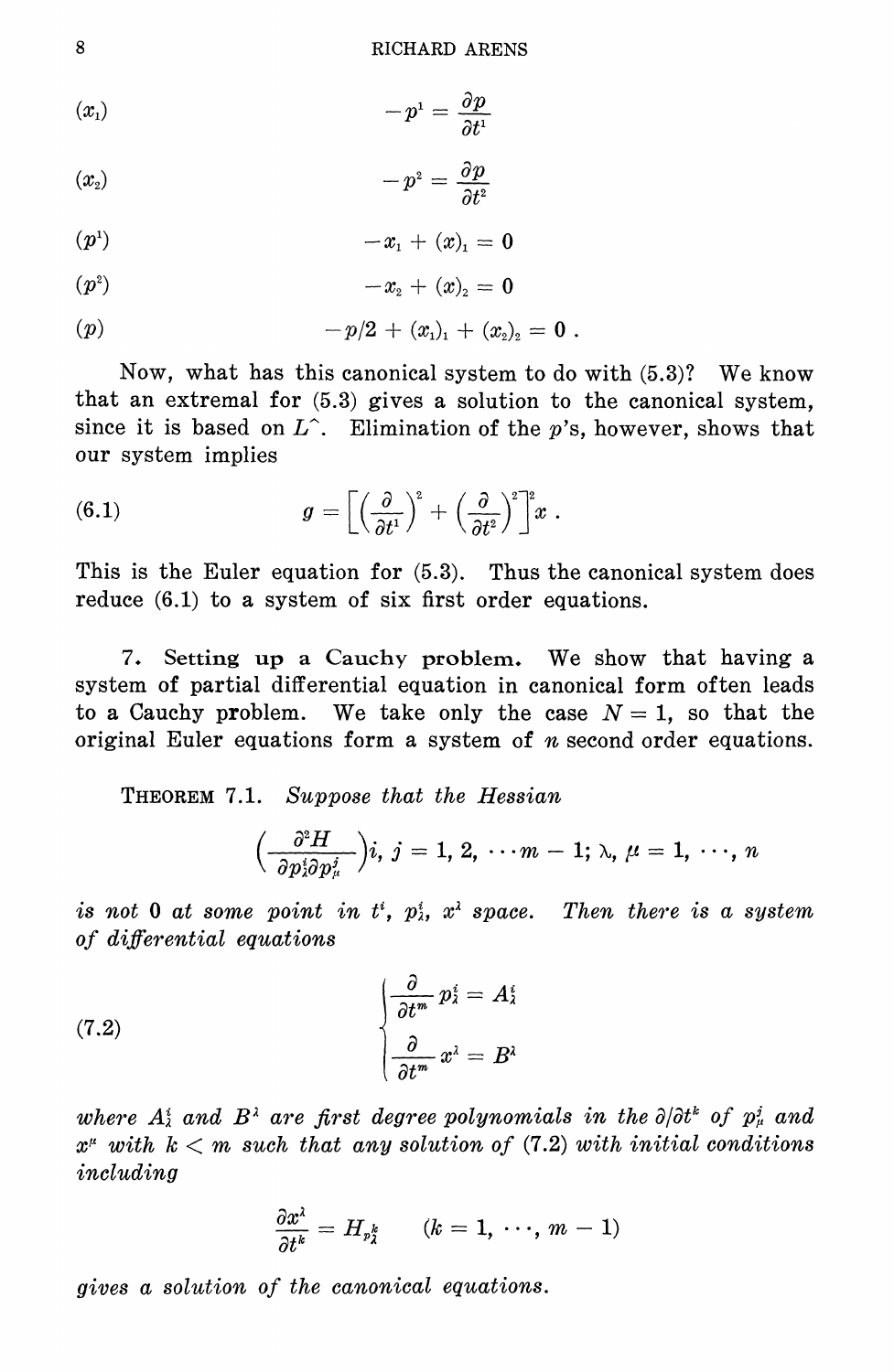In the proof we will consider only the case  $n = 1$  and  $m = 2$ , because it is very easy to generalize from this case. We will also write s for  $t^1$ , t for  $t^2$ , p for  $p^1$  and q for  $p^2$ .

The canonical equations to be solved are

$$
\frac{\partial p}{\partial s}\,+\,\frac{\partial q}{\partial t} \,{=}\, {-}\,H_{\textit{\tiny{X}}}\;,\quad \frac{\partial x}{\partial s}\,=\,H_{\textit{\tiny{P}}}\;,\quad \frac{\partial x}{\partial t}\,=\,H_{\textit{\tiny{q}}}\;.
$$

Two of the three equations in the system  $(7.2)$  shall be

$$
\frac{\partial q}{\partial t} = - H_x - \frac{\partial p}{\partial s}, \ \ \frac{\partial x}{\partial t} = H_p \ .
$$

We need a formula for  $\partial p/\partial t$ . We can obtain one by equating  $\frac{\partial^2 x}{\partial s \partial t}$  and  $\frac{\partial^2 x}{\partial t \partial s}$ . More explicitly, we set

$$
\frac{\partial}{\partial t}\;H_p=\frac{\partial}{\partial s}\,H_q\;.
$$

This leads to

$$
H_{pp}\frac{\partial p}{\partial t}=H_{qs}-H_{pt}+H_{qs}H_p-H_{px}H_q+H_{pq}H_p+2H_{pq}\frac{\partial p}{\partial s}+H_{qq}\frac{\partial q}{\partial s}.
$$

Dividing by  $H_{\nu\nu}$ , which is not 0 by hypothesis, gives an equation which we nominate to be the third member of  $(7.2)$ .

We now suppose we have a solution of (7.2) with  $x(s, 0) = f(s)$ ,  $p(s, 0) = g(s), q(s, 0) = h(s), \text{ and } H<sub>v</sub>(s, 0, f(s), q(s), h(s)) = f'(s).$  We want to know if

$$
Z(s, t) = x_i(s, t) - H_p(s, t, x(s, t), p(s, t), q(s, t))
$$

will continue to be  $0$  for  $t$  near  $0$ . Calculation shows that

$$
\frac{\partial Z}{\partial t}=H_{qx}Z\ .
$$

So  $Z(s, 0) = 0$  implies  $Z(s, t) = 0$ , as desired.

For greater  $m$  and  $n$  we discover the extra equations for  $(7.2)$ by equating

$$
\frac{\partial}{\partial t^{m}}H_{p^{i}_{\lambda}} \text{ and } \frac{\partial}{\partial t^{i}}H_{p^{m}_{\lambda}} \ .
$$

The manifolds involved. Let  $M$  and  $Q$  be differentiable 8. manifolds, with dim  $M = m$  and dim  $Q = n$ . Let  $N \ge 1$  be an integer. Let  $f$ ,  $g$  be maps of  $M$  into  $Q$  with continuous derivatives of order N at least. Let P be a point of M. Say that  $f \equiv g$  at P if f and g have the same value, and the same partial derivatives of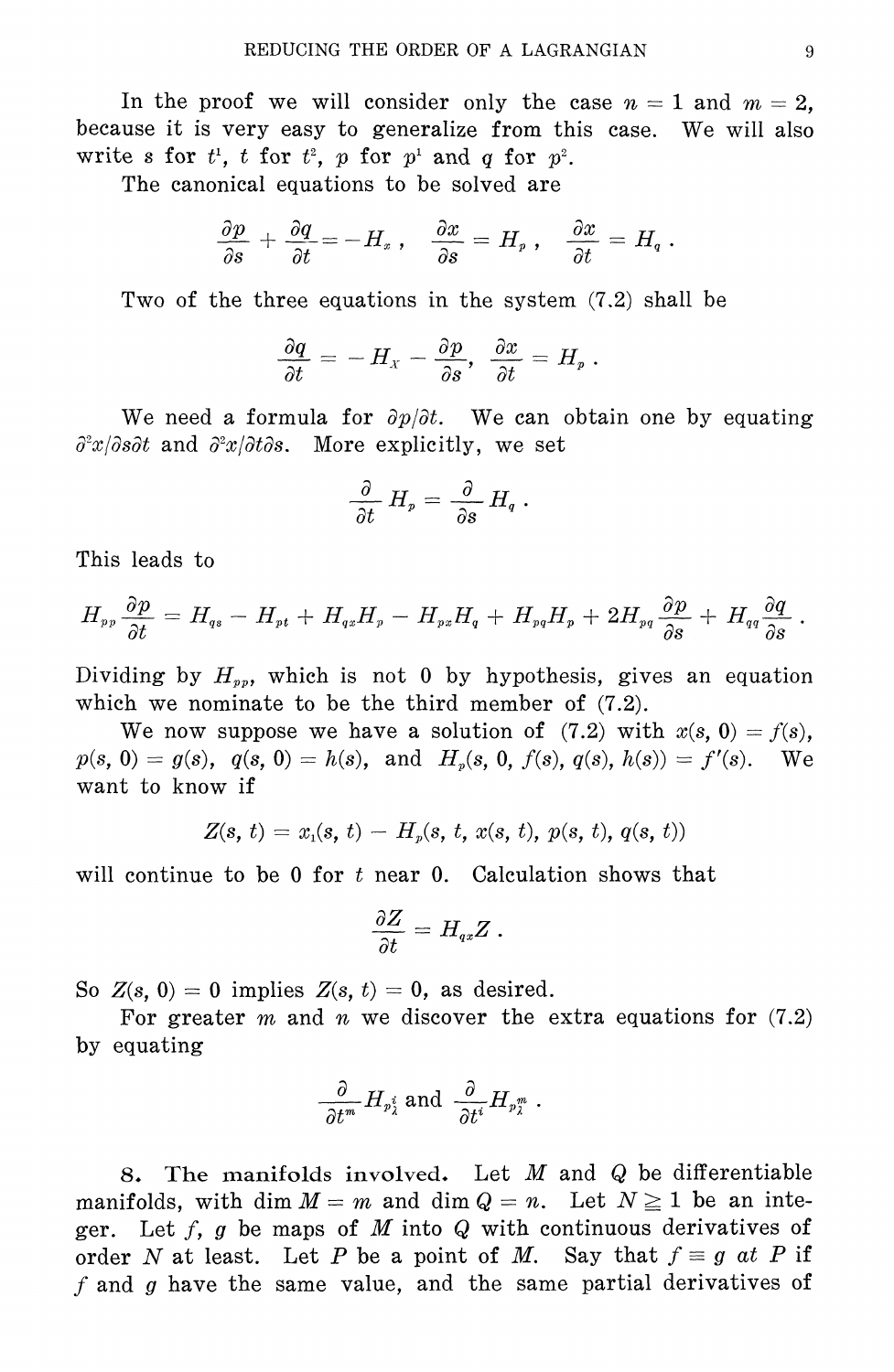all orders up to and including the  $N<sup>th</sup>$ , at  $P$ . Denote the collection of equivalence classes by  $J^{(N)}(M, Q)_P$ . Denote the union for all P by  $J^{(N)}(M, Q)$ , following the notation of [4]. Coordinates are defined as follows. Let  $t^1, \dots, t^m$  and  $x^1, \dots, x^n$  be coordinate systems in M and  $Q$  respectively and suppose the  $t^i$  are defined at  $P$  and that the  $x^{\lambda}$  are defined at  $f(P)$ . Let C be the element of  $J^{(N)}(M, Q)_P$  containing f. Then<sup>2</sup>  $\bar{t}^i(C)$  shall be  $t^i(P)$  and  $x^i(C)$  shall be  $\bar{x}^i(f(P))$ . For  $1\leq k\leq N$ 

(8.1) 
$$
(x^{\lambda})_{i_1\cdots i_k}(C) = \frac{\partial^k}{\partial t^{i_1}\cdots \partial t^{i_k}}(x^{\lambda} \circ f)|_P.
$$

Let  $f: M \to Q$ . Then we define

$$
Df\colon M\longrightarrow J^{\scriptscriptstyle{(N)}}(M,\,Q)
$$

by making  $(Df)(P) = C$  where C is the class at P to which f belongs. When  $M = \mathbb{R}^m$  we can define a Lagrangian density L as a real-valued function on  $J^{(N)}(R^m, Q)$ . Therefore  $L^*(3.1)$  must also be defined on some  $J^{(N)}(R^m, Q)$  with some new choice of N, Q and possibly  $m$ .

In fact,  $L^*$  is defined on  $J^{(1)}(R^m, K)$  where K is  $J^{(1)}(J, R)$  and J is  $J^{(N)}(R^m, Q)$  where N here is the order of the Lagrangian L under consideration. To bring this out, we shall repeat here the Definition 3.1 using the meticulous notation

(8.2) 
$$
L^* = F(\overline{\overline{t}^i}, \overline{\overline{x^i}}, \overline{(\overline{x^i})_i, \cdots) + \overline{p_i^i}[\overline{x^i})_i - \overline{(\overline{x^i})_i}]\n+ \overline{p_i^i}[\overline{(\overline{x^i})_i}_j - \overline{(\overline{x^i})_i}]+ \cdots.
$$

The  $t^i$  and  $x^{\lambda}$  here arose as coordinates in  $M \times Q$  so the three bars make sense for an  $L^*$  defined on a bundle three levels above  $M \times Q$ .

Here is a table, to be read from the bottom up, indicating the bundles and the coordinates.

$$
\begin{array}{lll}J^{\scriptscriptstyle{(1)}}(\pmb{R}^m,\,K)&\overline{t^i}\,\overline{x^{\lambda}}\,\overline{(\overline{x^{\lambda}})_i}\,\overline{(\overline{x^{\lambda}})_i}\,\cdots\,\overline{p^i_{\lambda}}\,\overline{p^i_{\lambda^j}}\,\cdots\\ K=J^{\scriptscriptstyle{(1)}}(J,\,\pmb{R})&\overline{t^i}\,\overline{x^{\lambda}}\,\overline{(\overline{x^{\lambda}})_i}\,\overline{(\overline{x^{\lambda}})_{ij}}\,\cdots\,\overline{p^i_{\lambda}}\overline{p^i_{\lambda^j}}\,\cdots\\ J=J^{\scriptscriptstyle{(N)}}(\pmb{R}^m,\,Q)&\overline{t^i}\,\overline{x^{\lambda}}\,(x^{\lambda})_i\,(x^{\lambda})_{ij}\,\cdots\\ \pmb{R}\times Q&t^i\,x^{\lambda}\,\,.\end{array}
$$

We now come to the definition of the  $p_i^{i \cdots j}$ . All that the proof requires is that the variables in the second row of the table be in-

<sup>&</sup>lt;sup>2</sup> These bars will be omitted after they have served their purpose in the exposition. Instead of the bars we could have written  $t^{1-\pi}$  where  $\pi$  is the projection map onto  $M \times Q$ , and  $x^2 \in \mathbb{R}$  if one wants to be meticulous, the  $t^i$  and  $x^i$  in (2.3) have to have these bars over them.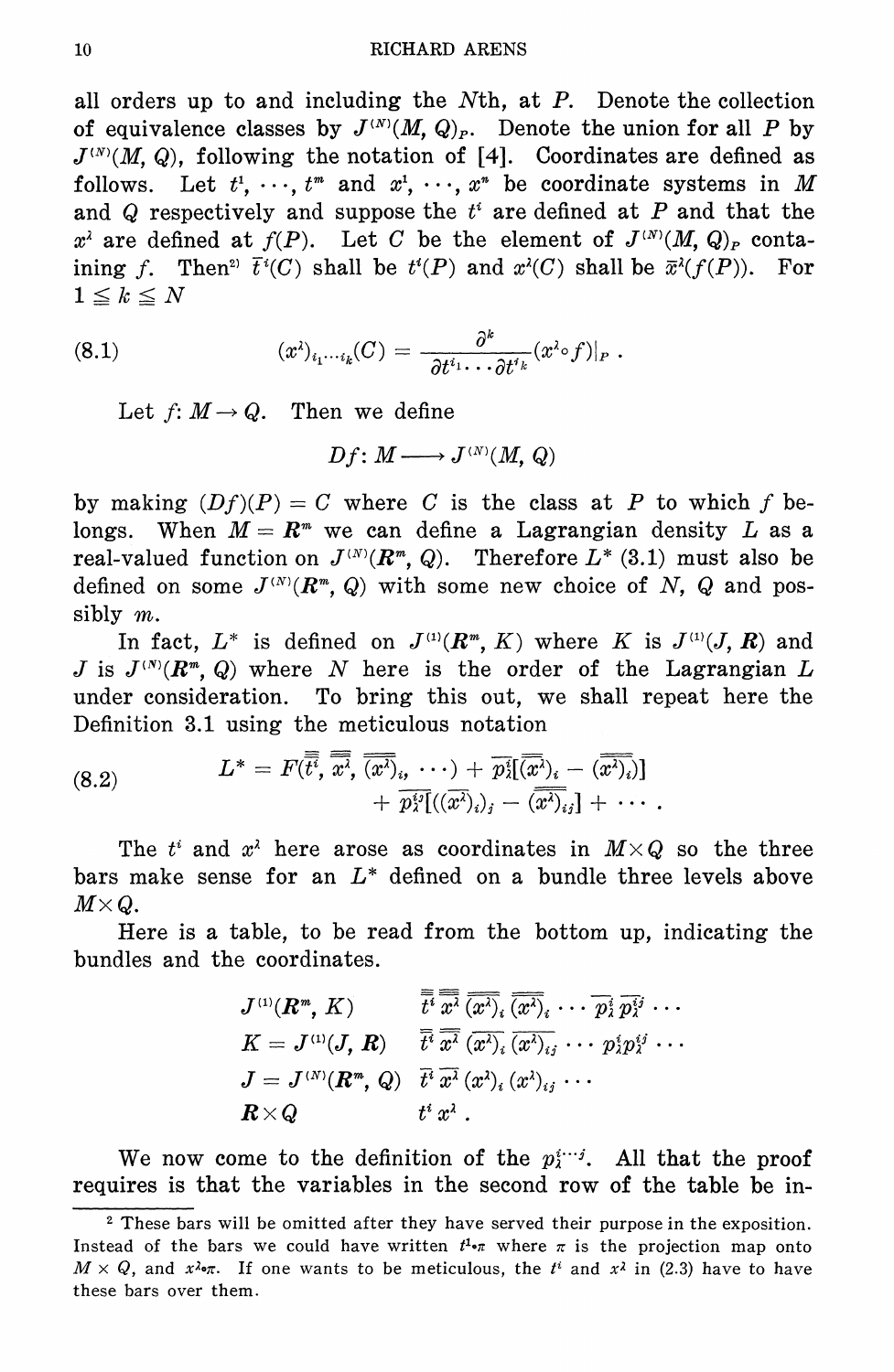dependent.

Let C be a point of K. Now C is a pair  $(A, [f])$  where A is a point of  $J$  and  $\lceil f \rceil$  is an equivalence class of maps of which one.  $f: J \rightarrow \mathbb{R}$  shall be selected (the small  $\circ$  indicates that f is defined only on an open subset of J. (A itself is a pair  $(B, [g])$  where  $g\colon R^m \circ \to Q, \; B \in R^m.$ 

The most useful definition of  $p_i^{i \cdots i}(C)$  is to let it be some constant times

$$
\frac{\partial f}{\partial (x^{\lambda})_{i\cdots j}}(A) .
$$

These constants can be chosen so as to make 8.2 independent of the coordinates  $x$  used.

#### **REFERENCES**

1. Richard Arens, Differential-geometric elements of analytic dynamics, J. Math. Anal. Appl., 9 (1964), 165-202.

2. A. R. Forsyth, Calculus of Variations, Cambridge University Press, 1927.

3. I. M. Gelfand and S. V. Fomin, Calculus of Variations, Prentice-Hall Inc., Englewood Cliffs, 1963.

4. M. Golubitzsky and V. Guillemin, Stable mappings and their singularities, G.T.M. 14, Springer, 1973.

5. W. F. Osgood, Mechanics, Macmillan, New York, 1937.

6. P. R. Rodrigues, Sur les systèmes mécaniques generalizés, C. R. Acad. Sci. Paris 282, Der. A. (1976), 1307-1309.

7. I. S. Sokolnikoff, Mathematical Theory of Elasticity, McGraw-Hill Book Company, Inc., 1956.

8. E. T. Whittaker, Analytical Dynamics of Particles and Rigid Bodies, Cambridg University Press, 1937.

Received April 24, 1978. This research was supported by NSF grant MCS 76-05857.

UNIVERSITY OF CALIFORNIA Los ANGELES, CA 90024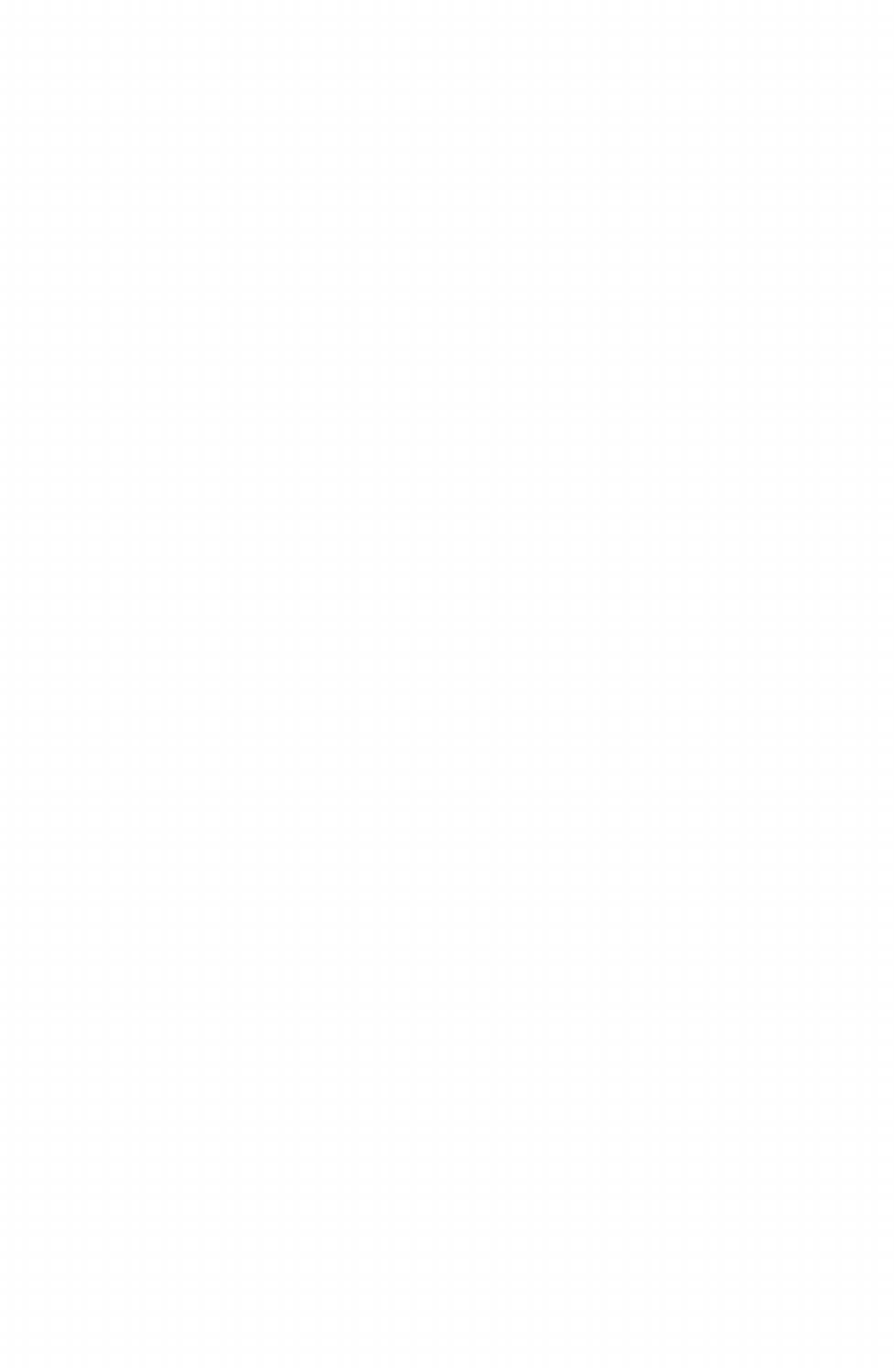#### PACIFIC JOURNAL OF MATHEMATICS

#### EDITORS

**DONALD BABBITT (Managing Editor) University of Galifornia Los Angeles, California 90024**

**HUGO ROSSI**

**University of Utah Salt Lake City, UT 84112**

**C. C. MOORE AND ANDREW OGG University of California Berkeley, CA 94720**

**J. DUGUNDJI**

**Department of Mathematics University of Southern California Los Angeles, California 90007**

**R. FINN AND J. MILGRAM Stanford University Stanford, California 94305**

#### ASSOCIATE EDITORS

**R. ARENS E. F. BEGKENBAGH B. H. NEUMANN F. WOLF K. YOSHIDA**

#### SUPPORTING INSTITUTIONS

**UNIVERSITY OF ARIZONA UNIVERSITY OF BRITISH COLUMBIA CALIFORNIA INSTITUTE OF TECHNOLOGY UNIVERSITY OF CALIFORNIA MONTANA STATE UNIVERSITY UNIVERSITY OF NEVADA, RENO NEW MEXICO STATE UNIVERSITY OREGON STATE UNIVERSITY**

**UNIVERSITY OF OREGON UNIVERSITY OF SOUTHERN CALIFONIA STANFORD UNIVERSITY UNIVERSITY OF HAWAII UNIVERSITY OF TOKYO UNIVERSITY OF UTAH WASHINGTON STATE UNIVERSITY UNIVERSITY OF WASHINGTON**

**Printed in Japan by International Academic Printing Co., Ltd., Tokyo, Japan**